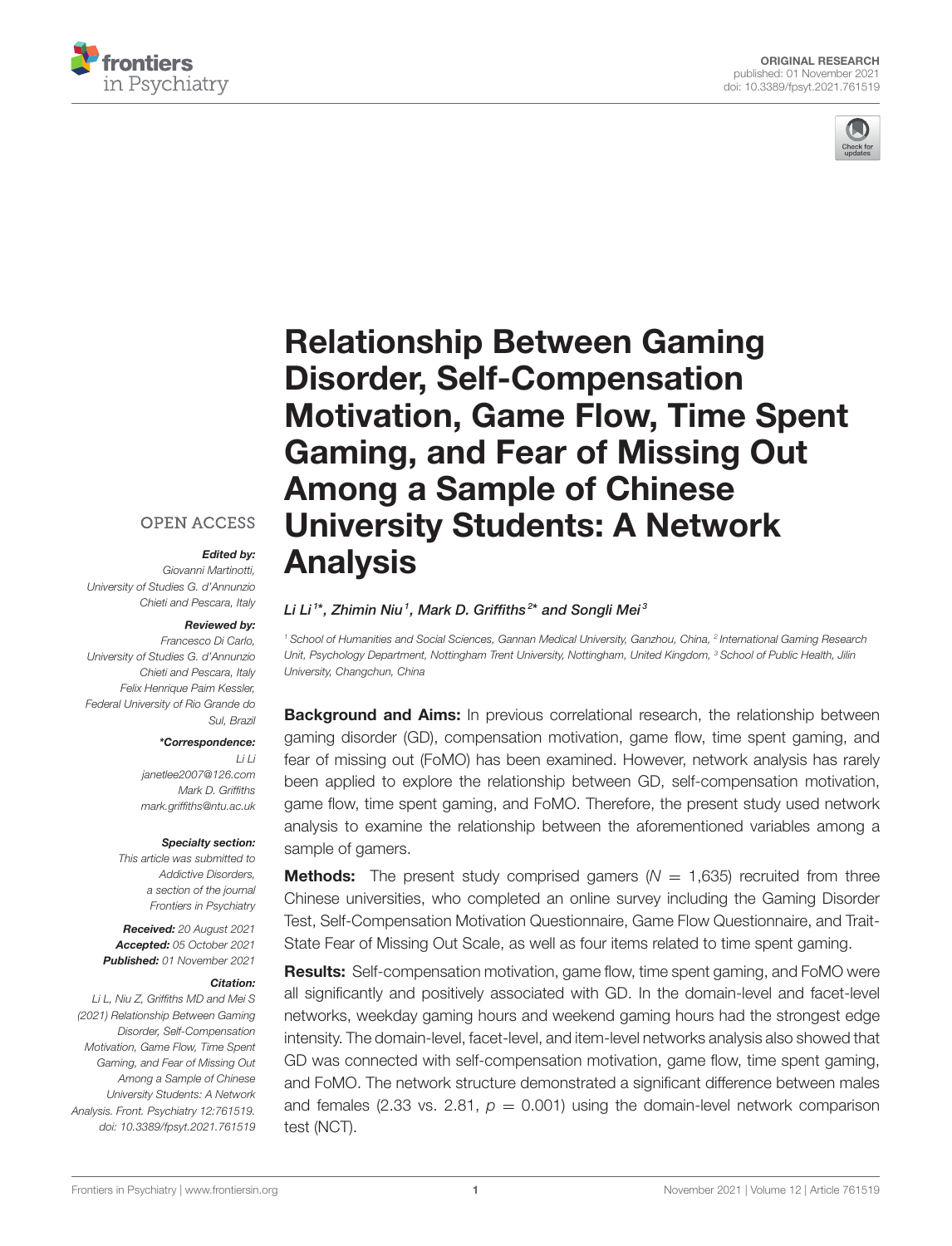**Conclusions:** The results suggest that GD is closely associated with self-compensation motivation, game flow, time spent gaming, and FoMO. FoMO and gaming motivation (i.e., self-compensation and game flow) may increase time spent gaming and facilitate GD. Therefore, interventions that decrease game immersion and time spent gaming are likely to decrease GD.

Keywords: gaming disorder, self-compensation motivation, game flow, time spent gaming, fear of missing out, network analysis

#### INTRODUCTION

#### Gaming Disorder

The diagnosis of gaming disorder (GD) in the eleventh revision of the International Classification of Diseases (ICD-11) includes three core symptoms: (i) impaired control over gaming, (ii) increasing priority to gaming more than other life interests and daily activities, and (iii) continuation or escalation of gaming despite negative outcomes [\(1\)](#page-7-0). In addition, GD will lead to marked distress and significant impairment in personal, family, social, educational, occupational, or other important aspects of functioning [\(1\)](#page-7-0). In China (where the present study was carried out), the prevalence of internet gaming disorder (IGD) among young gamers (aged 15–25 years) was reported to be 17% [\(2,](#page-7-1) [3\)](#page-7-2), which was similar to previous research [\(4\)](#page-7-3). In addition, according to the expert consensus on the prevention and treatment of gaming disorder in China, the prevalence of GD is ∼5% among the total population [\(5\)](#page-7-4).

The Interaction of Person-Affect-Execution (I-PACE) model proposes that addictive behaviors (e.g., gaming disorder and gambling disorder) develop as a result of the interactions between predisposing variables [i.e., general (e.g., genetics and temperamental features) and behavioral-specific (e.g., specific need and motives)], affective and cognitive responses to triggers, and executive functions (e.g., inhibitory control and decisionmaking) [\(6\)](#page-7-5). Personality traits and emotion dysregulation as potential vulnerability factors for problematic internet use (PIU) have been shown to be associated in studies of among American young adult [\(7\)](#page-7-6), while the association between impulsivity with PIU has been found among young Italians [\(8\)](#page-7-7). Gaming disorder has also been considered as a consequence of deficient self-regulation and need gratification based on the dilution effect hypothesis [\(9\)](#page-7-8). Moreover, self-determination theory posits that IGD is associated with daily frustration of basic needs (i.e., relatedness, autonomy, and competence) and stronger extrinsic gaming motivations [\(10\)](#page-7-9). It has also been found that the Dark Triad of personality traits (i.e., narcissism, Machiavellianism, and psychopathy) can influence gaming disorder via gaming motivations (e.g., socializing, escapism, and achievement) [\(11,](#page-7-10) [12\)](#page-7-11). Need-fulfillment deficits have also been associated with IGD [\(13\)](#page-7-12). In addition, variables such as time spent gaming and anxiety may predict IGD symptoms [\(14\)](#page-7-13). Other personality traits (e.g., neuroticism and impulsivity) [\(15–](#page-7-14) [18\)](#page-7-15), as well as state anxiety and trait anxiety also may predict GD [\(19\)](#page-8-0).

#### Self-Compensation Motivation

Self-compensation occurs when individuals take action to compensate for threats and discomfort originating from sociopsychological stress [\(20\)](#page-8-1). For some individuals, internet use behavior can be regarded as a compensation when the process of adolescents' mental development is blocked (e.g., self-identity crisis or maladaptive interpersonal relationships), and may result in IGD due to problematic compensation (i.e., excessive internet use) [\(21\)](#page-8-2). This has been referred to as the psychological decompensation hypothesis which posits that: (i) the smooth state of individual development is normal development; (ii) the state of blocking development may occur due to the interaction of external and internal causes; (iii) at the stage of blocking development, normal development may be recovered through constructive compensation which activates the process of psychological self-repair; and (iv) decompensation indicates that lack of psychological self-repair may lead to deviation or interruption of development through problematic compensation [\(21\)](#page-8-2). In addition, according to the model of compensatory internet use, some individuals go online to alleviate negative emotion or escape real life problems as a response to coping with negative life events, which may cause self-compensation and further lead to problematic internet use when using internet excessively [\(22\)](#page-8-3).

Some research has noted that individuals with higher social anxiety may have stronger self-compensation motivation due to more insatiable social need. Online gaming has been viewed as a means or tool of self-compensation which may relieve anxiety, provide achievement, foster social affiliation and/or help escape real life issues [\(23–](#page-8-4)[26\)](#page-8-5). Gaming motivation, especially escapism, has been shown to mediate the relationship between psychiatric distress and gaming disorder among both esport gamers and recreational gamers [\(27\)](#page-8-6). Gaming motivation (e.g., escapism, achievement, and socializing) has also been reported as one of risk factors in the development of GD [\(26\)](#page-8-5). Moreover, a recent study reported that self-compensation motivation mediated the relationship between perceived stress and IGD, and that gender moderated the relationship between perceived stress and selfcompensation motivation [\(28\)](#page-8-7).

#### Game Flow

Flow refers to the optimal level of experience during different activities as well as a state of effortless concentration and enjoyment [\(29,](#page-8-8) [30\)](#page-8-9). Flow theory suggests when individuals are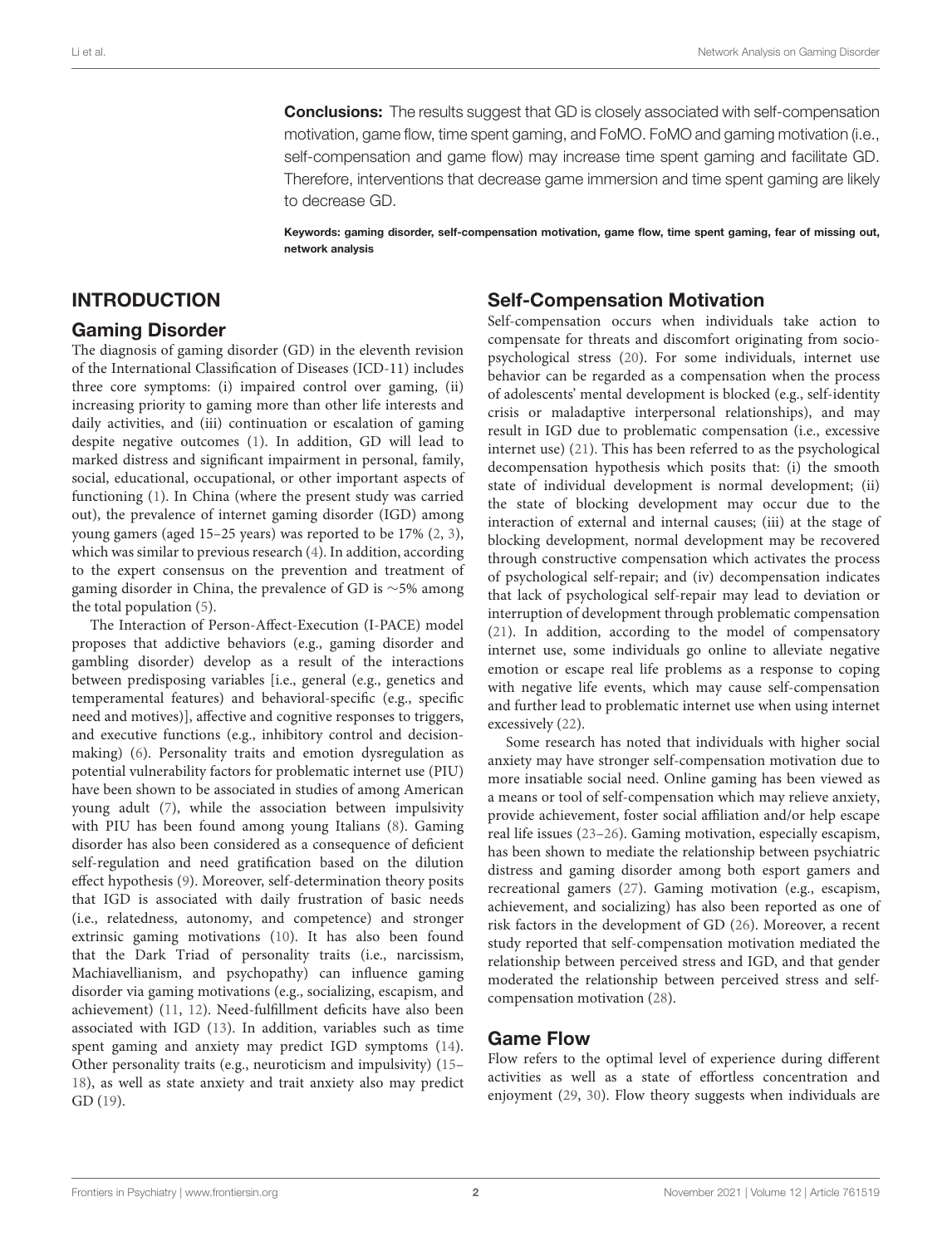in the state of flow, they want to maintain the state [\(29\)](#page-8-8). Flow in gaming refers to player enjoyment in the process of playing videogames [\(31,](#page-8-10) [32\)](#page-8-11). Flow experience is also regarded as the highest level of intrinsic motivation which contributes to the maintenance of online game behavior [\(33\)](#page-8-12). Individuals playing online games while in the state of flow tend to continue or escalate gaming behaviors [\(34\)](#page-8-13). Flow can also comprise a loss of self-consciousness and lead to time distortion [\(35\)](#page-8-14). The model of game flow comprises eight elements including concentration, challenge, skills, control, clear goals, feedback, immersion, and social interaction which may be factors by which players distinguish high-rating games and low-rating games and help game developers to attract gamers [\(31,](#page-8-10) [35\)](#page-8-14).

Some studies have investigated the relationship between flow experience and GD [\(36](#page-8-15)[–38\)](#page-8-16). Flow experience as an emotional state may embrace perceptional distortion and enjoyment, which has been found to have a stronger impact in maintaining gaming addiction than repetition of other favorite activities [\(39\)](#page-8-17). In addition, time loss is reported as one of the best indications of flow experiences [\(40\)](#page-8-18). Given that addictive behaviors are related to constant rewards [\(41\)](#page-8-19), flow as an optimal experience may be a contributory cause of addictive behaviors when engaging in an activity (e.g., gaming disorder, social media addiction). Moreover, one study reported that online flow mediated the relationship between social games [i.e., Massively Multiplayer Online Role Playing Games (MMORPGs) and Multiplayer Online Battle Arena (MOBA) games] and IGD [\(37\)](#page-8-20). Flow is also experienced more by males and individuals with internet addition than females and non-internet addicted individuals [\(42\)](#page-8-21).

### Time Spent Gaming

In the fifth edition of the Diagnostic and Statistical Manual of Mental Disorders (DSM-5), nine criteria were proposed for IGD including the need to spend increasing amounts of time gaming (i.e., tolerance) and unsuccessful attempts to control gaming activities [i.e., reduce time spent gaming or stopping gaming; [\(43,](#page-8-22) [44\)](#page-8-23)]. Individuals who play videogames to escape spend more game time playing MMORPGs [\(45\)](#page-8-24). In addition, time spent gaming may mediate the relationship between MMORPG and GD [\(46\)](#page-8-25). Players who spend a large amount of time spent gaming may feel anxiety due to time loss [\(47\)](#page-8-26). Greater amounts of gaming and time distortion may be risk factors for IGD [\(48,](#page-8-27) [49\)](#page-8-28).

Time spent gaming has also been found to be associated with negative consequences among adolescents playing MMORPGs (e.g., less sleep and poor academic performance), but was a weaker influence on negative consequences in comparison with gaming motivations (e.g., escape reality and gain status) [\(50,](#page-8-29) [51\)](#page-8-30). In addition, higher time spent gaming has been found to increase the probability of depression, musculoskeletal problems, and psychosomatic symptoms [\(52\)](#page-8-31). Immersion motivation (i.e., game flow) may mediate the relationship between time spent gaming and well-being [\(53\)](#page-8-32). Time spent gaming and game motivation are considered as less clinically specific outcomes variables [\(26\)](#page-8-5). Although most individuals with gaming disorder spend excessive amounts of time gaming, not all excessive gaming is problematic [\(54\)](#page-8-33).

# Fear of Missing Out

Fear of missing out (FoMO) has been defined as "a pervasive apprehension that others might be having rewarding experiences from which one is absent" [[\(55\)](#page-8-34), p. 1,841]. FoMO is relatively stable personality traits [\(55\)](#page-8-34). FoMO has been posited as comprising two dimensions (trait-FoMO and state-FoMO) that is not only reflection of a specific personal predisposition, but also a specific cognition in which individuals fear missing out on something or an experience when online [\(56\)](#page-8-35). Moreover, FoMO is associated with some personality traits (e.g., neuroticism and narcissism) [\(57,](#page-8-36) [58\)](#page-8-37), which is similar to the relationship between GD and personality traits [\(59\)](#page-8-38).

A recent study indicated that social identity may influence online gaming addiction through the mediation of FoMO among MMORPG gamers [\(60\)](#page-8-39). In addition, FoMO has also been found to mediate the relationship between healthy anxiety and both GD and problematic smartphone use (PSU) during the COVID-19 pandemic [\(61\)](#page-9-0). State-FoMO have been found to indirectly predict IGD through avoidance expectancies among a sample of German and Spanish respondents [\(56\)](#page-8-35). Based on the selfdetermination theory, FoMO should be associated with increased GD severity to meet social needs [\(61\)](#page-9-0). Moreover, based on the I-PACE model, FoMO as one an internet-related cognitive bias (state-FoMO) and a specific personality trait (trait-FoMO) may impact on GD [\(6\)](#page-7-5).

## Network Analysis

Network analysis has been increasingly used in social and physical sciences over the past two decades [\(62\)](#page-9-1). The basic assumptions and explanatory model of relevant variables may be provided through using network analysis in psychopathology. The advantage of network analysis lies in its graphic visualization, which may describe the relationship between causal variables more intuitively using graph theory. In addition, network analysis may also better explain the causal interaction of an episode of a mental health disorder and track the time change of nodes and edges as opposed to unclear latent variables analysis [\(63\)](#page-9-2). Some research has explored behavioral addictions utilizing a network analysis perspective. For example, in an internet addiction study, defensive and secretive behaviors and concealment of internet use were identified as the core symptoms of internet addiction among Japanese youth with autism spectrum disorder [\(64\)](#page-9-3). In addition, network analysis showed that withdrawal and preoccupation were the core symptoms of smartphone addiction using the short version of smartphone addiction scale (SAS-SV) among Brazilian adolescents by providing the visualization of network structure of smartphone addiction by facet-level network and item-level network analysis (i.e., strong and weak connections between symptoms) [\(65\)](#page-9-4). Moreover, in a study among Chinese grade four and grade eight students, item-level network analysis showed that loss of control and continued excessive use were identified as the core symptoms of problematic smartphone use (PSU) utilizing the Smartphone Addiction Proneness Scale and also found the same global structure between the grade four group and grade eight group [\(66\)](#page-9-5). Network analysis has also been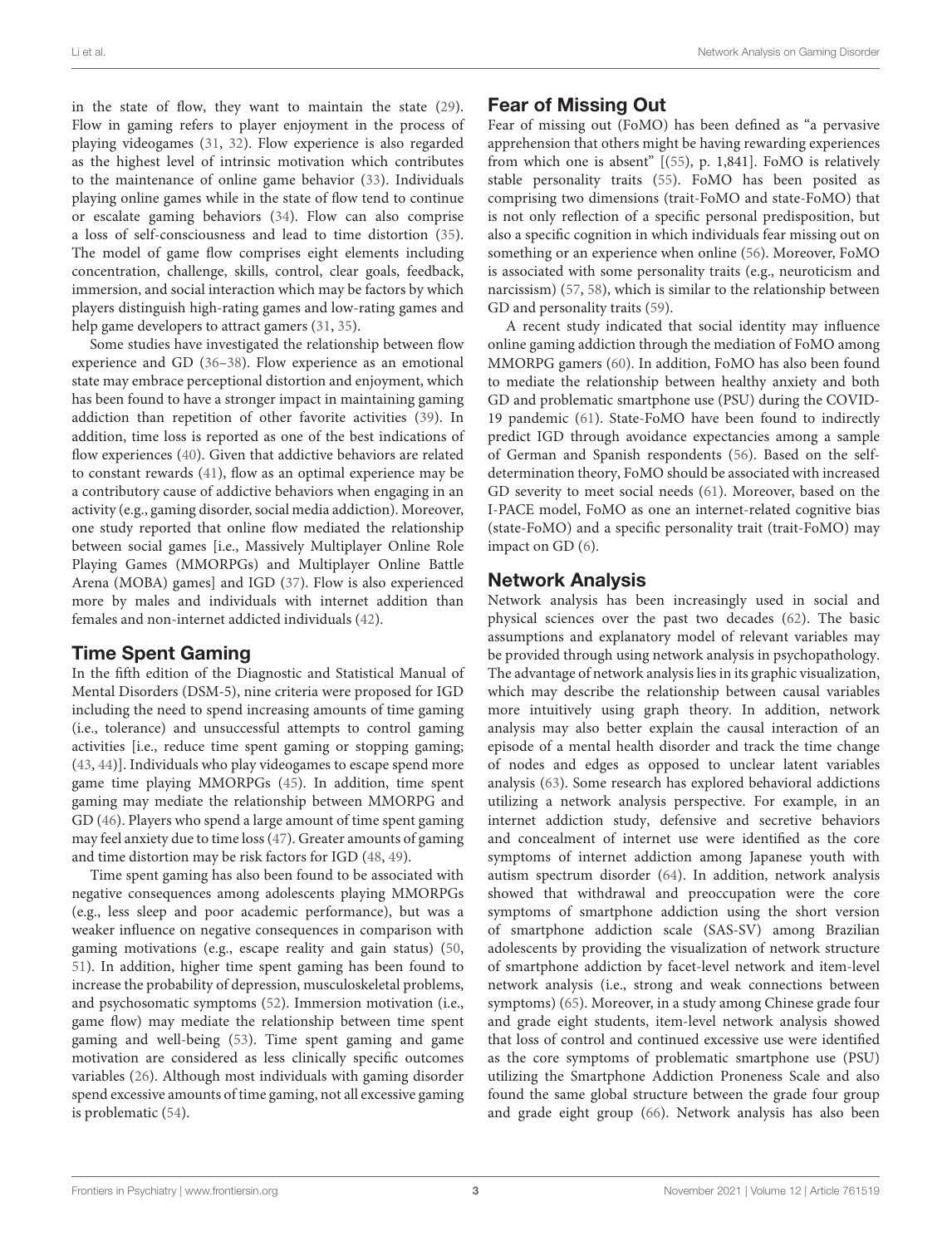used to visualize the structure of other psychiatric or related diseases (e.g., competitive state anxiety and post-traumatic stress disorder) [\(67,](#page-9-6) [68\)](#page-9-7). However, few studies to date have explored the structure of GD using network analysis, especially the relationship between GD and related variables.

# The Present Study

Although the relationship between GD, game motivation, time spent gaming and/or FoMO has been studied utilizing correlation analysis or mediation/moderation effect analysis, the network analysis approach has rarely been utilized for better understanding the relationships between GD, selfcompensation motivation, game flow, time spent gaming, and FoMO. Therefore, network analysis was used in the present study to better explain the relationship between the aforementioned variables among a sample of Chinese gamers. Moreover, a visual network analysis may contribute to exploring the inner relationship between GD, self-compensation motivation, game flow, time spent gaming and FoMO. In addition, gender differences among a sample of Chinese university students were also compared by the structure and global strength of the network.

# METHODS

## Participants and Procedure

From October 2020 to December 2020, a total of 1,794 university students from two provinces in China (Jiangxi and Liaoning) participated in an online survey. The study adopted crosssectional design and utilized convenience sampling through Wenjuanxing (a popular Chinese survey-hosting website). Among the initial participants, 159 were excluded from the analysis because they had not played videogames in the past year or did not complete all the survey items. The total sample of 1,635 participants comprised male university students (913, mean age  $= 19.76$ ,  $SD = 1.59$  and female university students (722, mean age = 19.55,  $SD = 1.45$ ). The online survey took ∼5 min to complete.

# Measures

### Gaming Disorder

The Gaming Disorder Test (GDT) was used to assess the severity of gaming disorder [\(69\)](#page-9-8). The GDT comprises four items assessing impaired control over gaming (i.e., "I have had difficulties controlling my gaming activity"), increasing priority to gaming (i.e., "I have given increasing priority to gaming over other life interests and daily activities"), continuation or escalation of gaming (i.e., "I have continued gaming despite the occurrence of negative consequences"), and marked distress or significant functional impairment [i.e., "I have experienced significant problems in life (e.g., personal, family, social, education, occupational) due to the severity of my gaming behavior"]. Items are responded to on a five-point scale ranging from "never" (1) to "very often" (5). Higher scores indicate a higher risk of gaming disorder. In the present study, the McDonald's  $\omega$  and Cronbach's alpha were 0.85 and 0.84.

## Self-Compensation Motivation

Self-compensation motivation was assessed using the Self-Compensation Motivation Questionnaire (SCMQ) [\(20\)](#page-8-1), and has also been used to assess online game motivation [\(28\)](#page-8-7). The SCMQ comprises three items: (i) "When I encounter setbacks, I try to play videogames and then feel better"; (ii) "When I play videogames, I may get some material compensation (e.g., game currency and game rank)"; (iii) "When I play videogames, I may get some psychological compensation." Items are responded to on a five-point scale ranging from "totally disagree" (1) to "totally agree" (5). Higher scores indicate a higher self-compensation motivation toward online gaming. In the present study, the McDonald's ω and Cronbach's alpha were 0.87 and 0.87.

#### Game Flow

Game flow was assessed using the Game Flow Questionnaire (GFQ) modified from previous studies [\(33,](#page-8-12) [70\)](#page-9-9). The GFQ includes five items: (i) "I forgot about my immediate surroundings when I play online game"; (ii) "After playing online game, I felt like I came back to the 'real world' after a journey"; (iii) "When I play online game, my body is in the room, but my mind is inside the world created by the game"; (iv) "I feel flexible when I play online games"; (v)"Playing online game was fun." Items are responded to on a five-point scale ranging from "totally disagree" (1) to "totally agree" (5). Higher scores indicate a higher level of game flow. The McDonald's ω and Cronbach's alpha were 0.79 and 0.78 in the present study.

### Time Spent Gaming

Time spent gaming comprised four items relating to how many years they had been gaming (i.e., years spent gaming), how many days a week they spent gaming (i.e., gaming days per week), how many hours they spent gaming on weekdays (i.e., weekday game hours), and how many hours they spent gaming at the weekend (i.e., weekend game hours). All items were responded to on a three-point scale. For years spent gaming, 3 years or fewer  $= 1$ ,  $4-10$  years  $= 2$ , more than 10 years  $= 3$ . For gaming days per week, 2 days or fewer  $= 1, 3-5$  days  $= 2, 6$  days or more  $= 3$ . For weekday and weekend game hours, 3 hours or fewer  $= 1, 4-10$  h  $= 2$ , 10 h or more  $= 3$ . The McDonald's  $\omega$  and Cronbach's alpha of four items were 0.73 and 0.68 in the present study.

### Fear of Missing Out

The Trait-State Fear of Missing Out Scale (T-SFoMOS) was used to assess fear of missing out [\(56\)](#page-8-35). The Chinese version of T-SFoMOS (T-SFoMOSC) has good reliability and validity [\(71\)](#page-9-10). The T-SFoMOSC has 12 items and two dimensions, comprising trait-FoMO (e.g., "I get worried when I find out my friends are having fun without me") and state-FoMO [e.g., "When I have a good time it is important for me to share the details online (e.g., updating status)"], which is in line with the Wegmann's et al. [\(56\)](#page-8-35). T-SFoMOS. Items are responded to on a five-point scale ranging from "totally disagree" (1) to "totally agree" (5). A higher total score indicates a greater level of FoMO. In the present study, the McDonald's ω and Cronbach's alpha were 0.90 and 0.89 (total scale), 0.87 and 0.86 (trait-FoMO), and 0.85 and 0.85 (state-FoMO), respectively.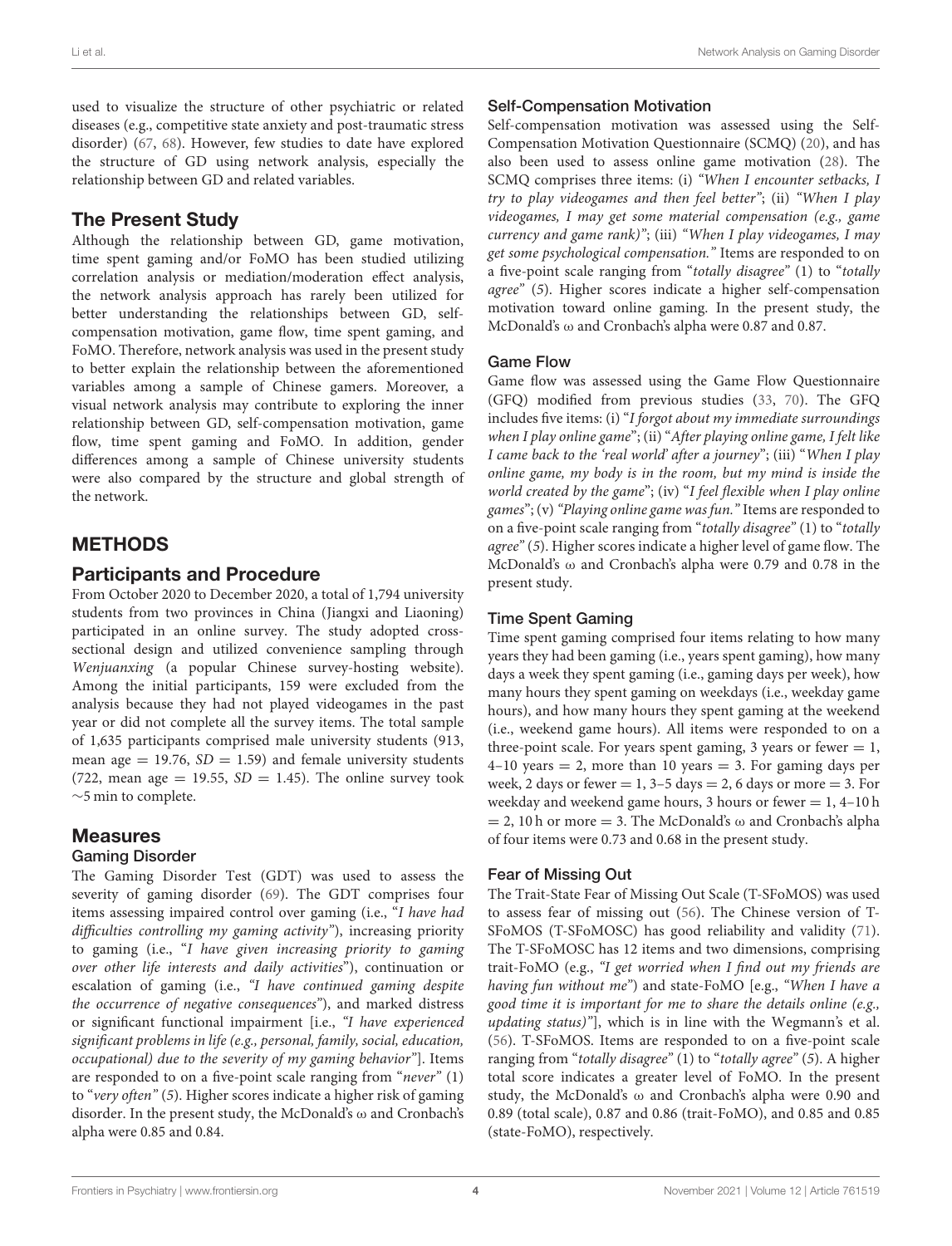#### Statistical Analysis

Descriptive statistics, effect size (Cohen's d), network analysis, Cronbach's alpha, McDonald's ω and correlation analysis (i.e., Pearson and Bayesian) were conducted utilizing JASP (Jeffrey's Amazing Statistics Program). R package was used to perform the network comparison test (NCT) on gender [\(72\)](#page-9-11).

EBICglasso model with at least absolute shrinkage and selection operator (LASSO) [\(73\)](#page-9-12) and based on the Extended Bayesian Information Criterion (EBIC) [\(74\)](#page-9-13) was utilized to assess network characteristics and structure. The tuning parameter was set 0.5 for the EBICglasso to ensure a greater sensitive and specific network structure. Nodes represent study variables and edges represent correlation between two nodes, which comprise network system. The centrality index describes the relationship between multiple nodes including betweenness, closeness, and strength [\(75\)](#page-9-14). The correlation stability coefficient (CS-coefficient) was calculated to indicate centrality stability of node, which is preferable to at least 0.25 and better with more than 0.5 [\(76\)](#page-9-15). Blue lines represent positive partial correlations between nodes/variables, while red lines represent negative partial correlations. Edge thickness and darkness indicate the association strength between nodes/variables. Bootstrapping (1,000 times) with 95% confidence intervals was calculated to estimate edge stability. The network structure and global network strengths between gender were compared through the network comparison test (NCT) [\(77\)](#page-9-16).

#### **Ethics**

The study was examined and approved by the research team's University Research Ethics Committee, and complied with the Declaration of Helsinki. All participants provided informed consent.

## RESULTS

## Descriptive Statistics and Correlation Analyses

In **[Table 1](#page-4-0)**, descriptive statistics of the total sample and comparison of the study variables between gender were shown.

<span id="page-4-0"></span>TABLE 1 | Descriptive characteristics of the sample (*n* = 1,635).

There were significant differences between gender for gaming disorder (t = 10.072,  $p < 0.001$ , Cohen's  $d = 0.502$ ), selfcompensation motivation ( $t = 6.389$ ,  $p < 0.001$ , Cohen's  $d =$ 0.318), years spent gaming ( $t = 13.586$ ,  $p < 0.001$ , Cohen's  $d =$ 0.677), gaming days per week ( $t = 12.894$ ,  $p < 0.001$ , Cohen's d  $= 0.642$ ), weekday gaming hours ( $t = 10.391, p < 0.001$ , Cohen's  $d = 0.518$ ), and weekend gaming hours ( $t = 13.896$ ,  $p < 0.001$ , Cohen's  $d = 0.692$ ). Self-compensation motivation, game flow, FoMO and time spent gaming were all significantly and positively associated with GD (all  $p < 0.01$ ; **[Supplementary Appendix 1](#page-7-16)**). The Bayesian correlation showed that all of  $log(BF_{10})$  were more than 3, which further verified the statistically significant correlations between GD and other variables.

#### EBICglasso Network Analysis

The EBICglasso domain-level network including selfcompensation motivation, game flow, time spent gaming, FoMO and GD are shown in **[Figure 1A](#page-5-0)**. Nodes weekday gaming hours and weekend gaming hours had the strongest edge intensity ( $r = 0.632$ ). Self-compensation motivation and game flow had a strong edge intensity ( $r = 0.476$ ). Node GD had a direct association with FoMO intensity ( $r = 0.205$ ), game flow  $(r = 0.129)$ , gaming days per week  $(r = 0.188)$ , and weekend gaming hours  $(r = 0.137)$  (**[Supplementary Appendix 2](#page-7-16)**). The CS-coefficients of GD, self-compensation motivation, game flow, four of game times, and FoMO were 0.75, 0.66, 0.90, 0.50, 0.79, 0.71 1.10, and 0.49, respectively (**[Supplementary Appendix 3](#page-7-16)**). Weekend gaming hours (strength  $= 1.885$ ) and GD (betweenness  $= 1.755$ , closeness  $= 1.796$ ) were the most central nodes (**[Supplementary Appendix 4](#page-7-16)**).

Facet-level and item-level of the network including nodes selfcompensation motivation, game flow, time spent gaming, FoMO and GD data are shown in **[Figures 1B,C](#page-5-0)**. GD was connected with self-compensation motivation, game flow, time spent gaming and FoMO in the network system. In the facet-level network, nodes weekday gaming hours and weekend gaming hours had also the strongest edge intensity ( $r = 0.627$ ), while trait-FoMO and state-FoMO ( $r = 0.551$ ), gd3 ("continuation or escalation of

| <b>INDEE I</b> POSSIBING SHOROGISHS SHOROGING WITHOUT $\mathbf{u} = 1,000$ . |                        |                             |                               |        |         |           |
|------------------------------------------------------------------------------|------------------------|-----------------------------|-------------------------------|--------|---------|-----------|
| <b>Variables</b>                                                             | Total<br>$(n = 1,635)$ | <b>Males</b><br>$(n = 913)$ | <b>Females</b><br>$(n = 722)$ | t      | p       | Cohen's d |
| Age (years)                                                                  | $19.67 \pm 1.53$       | $19.76 \pm 1.59$            | $19.55 \pm 1.45$              | 2.706  | 0.007   | 0.135     |
| Gaming disorders                                                             | $6.92 \pm 2.72$        | $7.51 \pm 2.94$             | $6.18 \pm 2.21$               | 10.072 | < 0.001 | 0.502     |
| Self-compensation motivation                                                 | $9.07 \pm 2.69$        | $9.44 \pm 2.73$             | $8.60 \pm 2.56$               | 6.389  | < 0.001 | 0.318     |
| Game flow                                                                    | $14.66 \pm 3.71$       | $14.91 \pm 3.86$            | $14.36 \pm 3.49$              | 2.972  | 0.003   | 0.148     |
| FoMO                                                                         | $27.36 \pm 8.57$       | $26.59 \pm 8.47$            | $28.33 \pm 8.60$              | 4.097  | < 0.001 | 0.167     |
| Trait-FoMO                                                                   | $11.26 + 4.24$         | $10.95 \pm 4.16$            | $11.66 \pm 4.32$              | 3.345  | < 0.001 | 0.167     |
| State-FoMO                                                                   | $16.09 \pm 5.31$       | $15.64 \pm 5.29$            | $16.67 \pm 5.29$              | 3.930  | < 0.001 | 0.196     |
| Years spent gaming                                                           | $5.90 \pm 3.95$        | $7.02 \pm 3.87$             | $4.48 \pm 3.58$               | 13.586 | < 0.001 | 0.677     |
| Gaming days per week                                                         | $3.46 \pm 2.42$        | $4.11 \pm 2.38$             | $2.63 \pm 2.20$               | 12.894 | < 0.001 | 0.642     |
| Weekday gaming hours                                                         | $2.20 \pm 2.68$        | $2.79 \pm 3.20$             | $1.45 \pm 1.53$               | 10.391 | < 0.001 | 0.518     |
| Weekend gaming hours                                                         | $3.39 \pm 3.26$        | $4.33 \pm 3.53$             | $2.20 \pm 2.42$               | 13.896 | < 0.001 | 0.692     |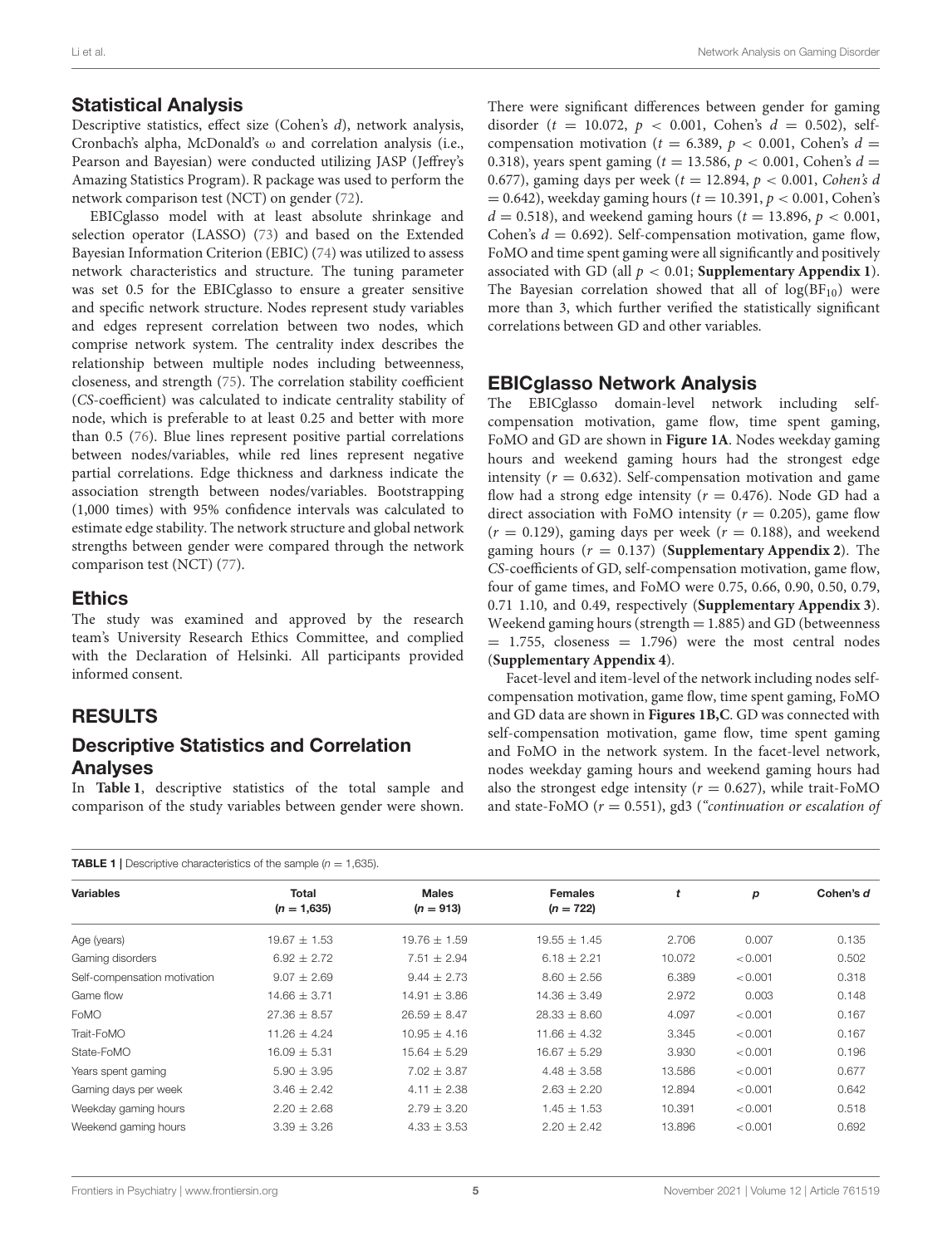<span id="page-5-0"></span>gaming") and gd4 ("gaming problems") ( $r = 0.524$ ), as well as selfcompensation motivation and game flow  $(r = 0.464)$  also had strong edge intensity (**[Supplementary Appendix 5](#page-7-16)**). Weekend gaming hours had the highest level of strength centrality (1.422). Nodes gd2 ("increasing priority to gaming") and gd3 ("continuation or escalation of gaming") had higher strength centrality (1.326 and 1.151) (**[Supplementary Appendix 6](#page-7-16)**). In the item-level network, nodes gaming days per week and gd2 ("increasing priority to gaming") had higher betweenness (1.702 and 1.256) and closeness (1.631 and 1.175) centrality, while node bc3 ("playing online games can make me get psychological compensation") had the highest level of strength centrality (1.265), and fomo2 ("I fear my friends have more rewarding experiences than me") had higher strength centrality (1.073) (**[Supplementary Appendix 7](#page-7-16)**).

## EBICglasso Network Analysis for Males and Females

In the domain-level network, the edge of weekday gaming hours and weekend gaming hours had the strongest intensity among males ( $r = 0.680$ ), while self-compensation motivation and game flow had the strongest intensity among females ( $r = 0.445$ ). Weekend gaming hours had the highest strength coefficient among males (1.743) and game flow had the highest strength coefficient among females (1.403). The CS-coefficients of GD, self-compensation motivation, game flow, the four different times spent gaming, and FoMO among males and females were 0.73 and 0.58, 0.61 and 0.58, 0.96 and 0.83, 0.41 and 0.33, 0.63 and 0.72, 0.71 and 0.53, 1.10 and 0.72, and 0.42 and 0.37, respectively. In the facet-level network, the edge of weekday gaming hours and weekend gaming hours had the strongest edge intensity among males ( $r = 0.666$ ), while trait-FoMO and state-FoMO had the strongest edge intensity among females (r  $= 0.533$ ). Node gd2 ("increasing priority to gaming") had the highest level of strength centrality among males (1.421), while node gd3 ("continuation or escalation of gaming") had the highest level of strength centrality among females (1.509). In the itemlevel network, item gd2 ("increasing priority to gaming) had the highest level of strength centrality among males (1.377) and item fomo1 ("I fear others have more rewarding experiences than me") had the highest level of strength centrality among females (1.371) (**[Supplementary Appendices 8–20](#page-7-16)**).

## Comparison of Network Between Males and Females

The domain-level network structure had a significant difference between gender according to the network comparison test (NCT)  $(M = 0.309, p = 0.001)$ . However, the global strengths had no significant difference between males and females (2.33 vs. 2.81,  $p = 0.067$ ).

# **DISCUSSION**

The present study has verified that GD (based on the GDT score) among males was significantly higher than females, which is in line with previous studies [\(78](#page-9-17)[–80\)](#page-9-18). In addition, selfcompensation motivation and time spent gaming were also significantly higher among males. Some studies have proposed that need for escapism and interpersonal relationships may drive online gaming addiction [\(81\)](#page-9-19). In a previous Taiwanese study, male high school students spent longer times gaming and had stronger motivation or desire to play videogames than those of females for entertainment and interpersonal relationships [\(82\)](#page-9-20). Males prefer to conceal negative emotions (e.g., anxiety and depression) and a minority adopt coping behaviors to escape real life issues and to relieve negative emotion (i.e., self-compensation motivation) that can sometimes have negative consequences (e.g., gaming, drinking alcohol, and smoking cigarettes) [\(22\)](#page-8-3). Moreover, among massively multiplayer online gamers, social motivation may predict addictive gaming, which is also regarded

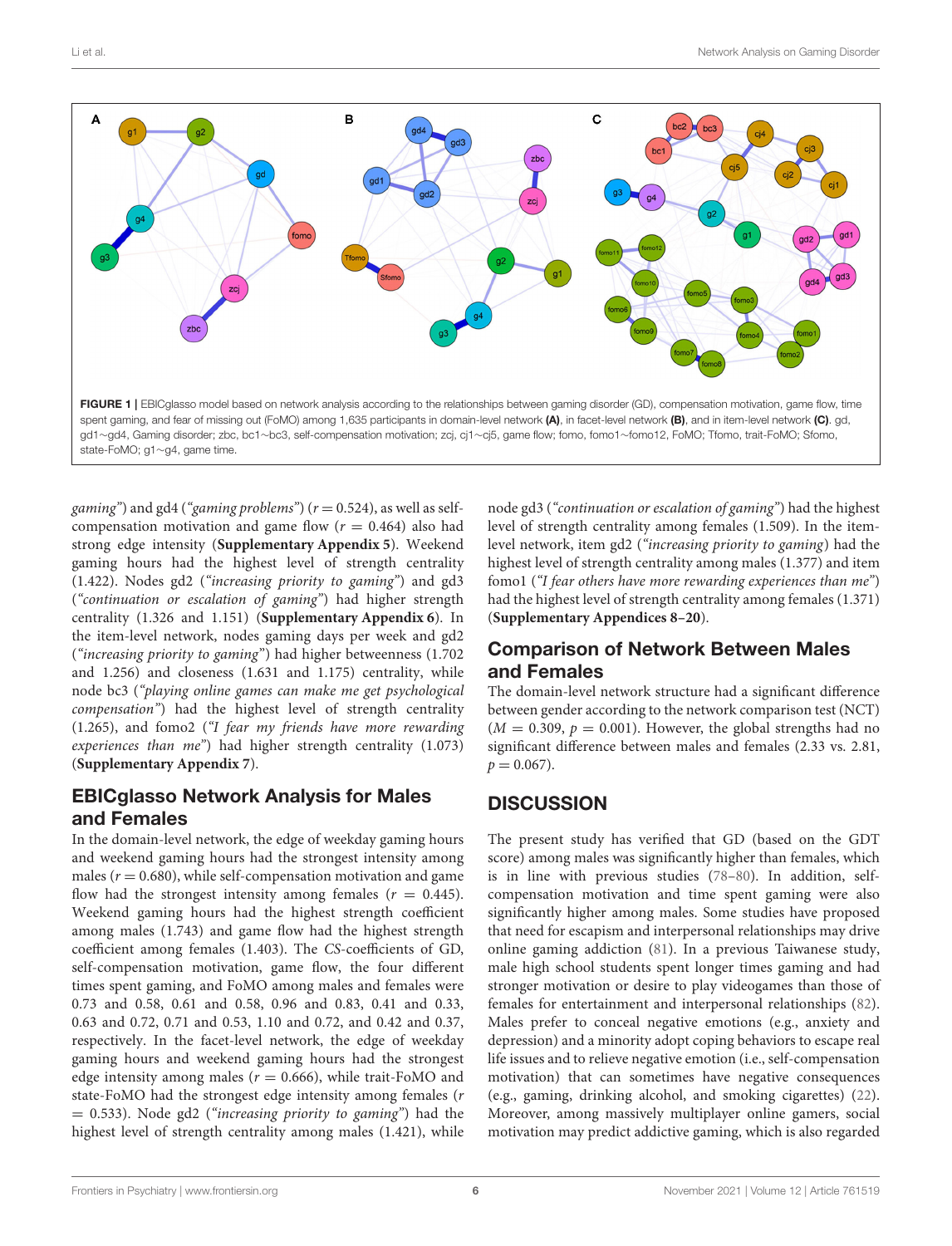as a form of social compensation for relieving feelings of isolation and social anxiety [\(83\)](#page-9-21). In the present study, GD was associated with game motivation and time spent gaming as well as FoMO, which is consistent with previous research [e.g., [\(26,](#page-8-5) [61\)](#page-9-0)].

In the domain-level and facet-level network analysis for the present study, weekday gaming hours and weekend gaming hours had the strongest edge intensity. Based on the ICD-11, one of the main manifestations of GD is the impaired control over gaming, including onset, frequency, intensity, duration, termination, and context [\(1\)](#page-7-0). In addition, the DSM-5 lists nine criteria for IGD including tolerance, which represents an increase in time spent playing for satisfying a growing desire and need for gaming [\(84\)](#page-9-22). Although some scholars have questioned the characteristic of tolerance in IGD because increased time is not necessarily a good indicator of problematic gamimg [\(54,](#page-8-33) [85\)](#page-9-23), individuals with GD clearly spend more time gaming than non-problematic gamers.

In the facet-level network, Nodes gd2 ("increasing priority to gaming") and gd3 ("continuation or escalation of gaming") had higher strength centrality alongside weekend gaming hours. The results imply that individuals with GD excessively engage in videogames to satisfy psychological needs, spend more weekend time gaming, ignore other life interests, give up daily activities, and experience negative outcomes (e.g., poor sleep, poor academic performance, and maladaptive interpersonal relationships). In the item-level network, node bc3 ("Playing online games can make me get psychological compensation") and fomo2 ("I fear my friends have more rewarding experiences than me") had the higher level of strength centrality than other nodes. These findings indicate the importance of game compensation motivation and trait-FoMO in the GD-related network. Based on compensation theory [\(86\)](#page-9-24), individuals play videogames to satisfy their needs and to compensate themselves (through escapism and achievement motivation) when facing difficult situations in their life. Moreover, as a relatively stable personality characteristic, trait-FoMO is associated with GD like other personality traits (e.g., high neuroticism, low agreeableness, and low conscientiousness) [\(18\)](#page-7-15). Elhai et al. [\(87\)](#page-9-25) found that FoMO was an important variable that may explain GD based on trait theory. According to the self-determination theory [\(88\)](#page-9-26), need deficits could contribute to poor mental health and show a general sensitivity to fear of missing out on something and/or rewarding experiences [\(55\)](#page-8-34).

In addition, node centrality stability was robust in both the total network and gender network which may provide further support for the correlational relationship between GD, selfcompensation motivation, game flow, time spent gaming, and FoMO. Gamers with high level of trait-FoMO may be driven by self-compensation motivation and game flow (the highest level of intrinsic motivation) and spend more time gaming, which may lead to GD for a minority of gamers. A vicious cycle may also occur in which GD may trigger more negative emotion including FoMO and depression [\(61,](#page-9-0) [89\)](#page-9-27), reinforce game motivation, and increase time spent gaming.

The findings of the present study may help in the development of treatment of IGD. Some scholars have studied the treatment of IGD for possible or best interventions to decrease game immersion and time spent in gaming behavior. A systematic review using meta-analysis indicated that cognitive-behavioral therapy (CBT) had high efficacy in reducing IGD symptoms [\(90\)](#page-9-28). Another systematic review including medication, CBT and other interventions and psychosocial treatments reported inconsistent treatment outcomes and emphasized the importance of welldesigned and adequately powered clinical trial [\(91\)](#page-9-29). Torres-Rodríguez et al. [\(92\)](#page-9-30) designed an Individualized intervention program (Programa Individualizado Psicoterapéutico para la Adicción a las Tecnologías de la información y la comunicación, PIPATIC) for 12–18 years old adolescents with IGD, which included psychoeducational, regular treatment, intrapersonal, interpersonal, family intervention, and development of a new lifestyle. The PIPATIC treatment program was found to be more effective than CBT in successfully treating IGD [\(93\)](#page-9-31).

In China (where the present study was based), the Expert Consensus on the Prevention and Treatment of GD in China [\(5\)](#page-7-4) introduced the definition, clinical features, risky factors, diagnosis and evaluation for GD [\(5\)](#page-7-4). In addition, in the ECPTGDC [\(5\)](#page-7-4), personalized integrated intervention including psychological and pharmacological treatments and other treatment modalities was recommended and supervision and coordination of medical care, school, family, and society were also needed [\(94\)](#page-9-32). In the future, effective prevention and intervention for GD should be developed in China and around the world.

There were several study limitations in the present study. First, the use of convenience sampling meant the study lacks representativeness. Second, the utilization of crosssectional data means that causal relationships between the study variables cannot be determined. Third, self-report data collected via the survey may lead to various methods biases (e.g., social desirability and motivation preference). Fourth, the network analysis examined the relationship variables only at a specific time without time series study. Fifth, the present study did not provide a validated cut-off score to distinguish between individuals at risk of GD and those not at risk as the GDT has no established cut-off. In future studies, more representative sampling and longitudinal network analysis are recommended. In addition, due to the brevity of the survey (i.e., ∼5 min to complete), sociodemographic characteristics such as income and type of course taken at the university, and possible stressors or social vulnerabilities and psychiatric comorbidity were not examined. Therefore, the aforementioned variables need to be investigated in future research.

# **CONCLUSIONS**

The relationships between gaming disorder (GD), selfcompensation motivation, game flow, time spent gaming, and FoMO were examined using a network analysis approach. The results indicated that time spent gaming at weekends and the total GD score were the core nodes in the domainlevel relationship network between GD, self-compensation motivation, game flow, time spent gaming, and FoMO. The network structure demonstrated significant gender differences among a sample of Chinese gamers. The results suggest that GD is closely associated with self-compensation motivation,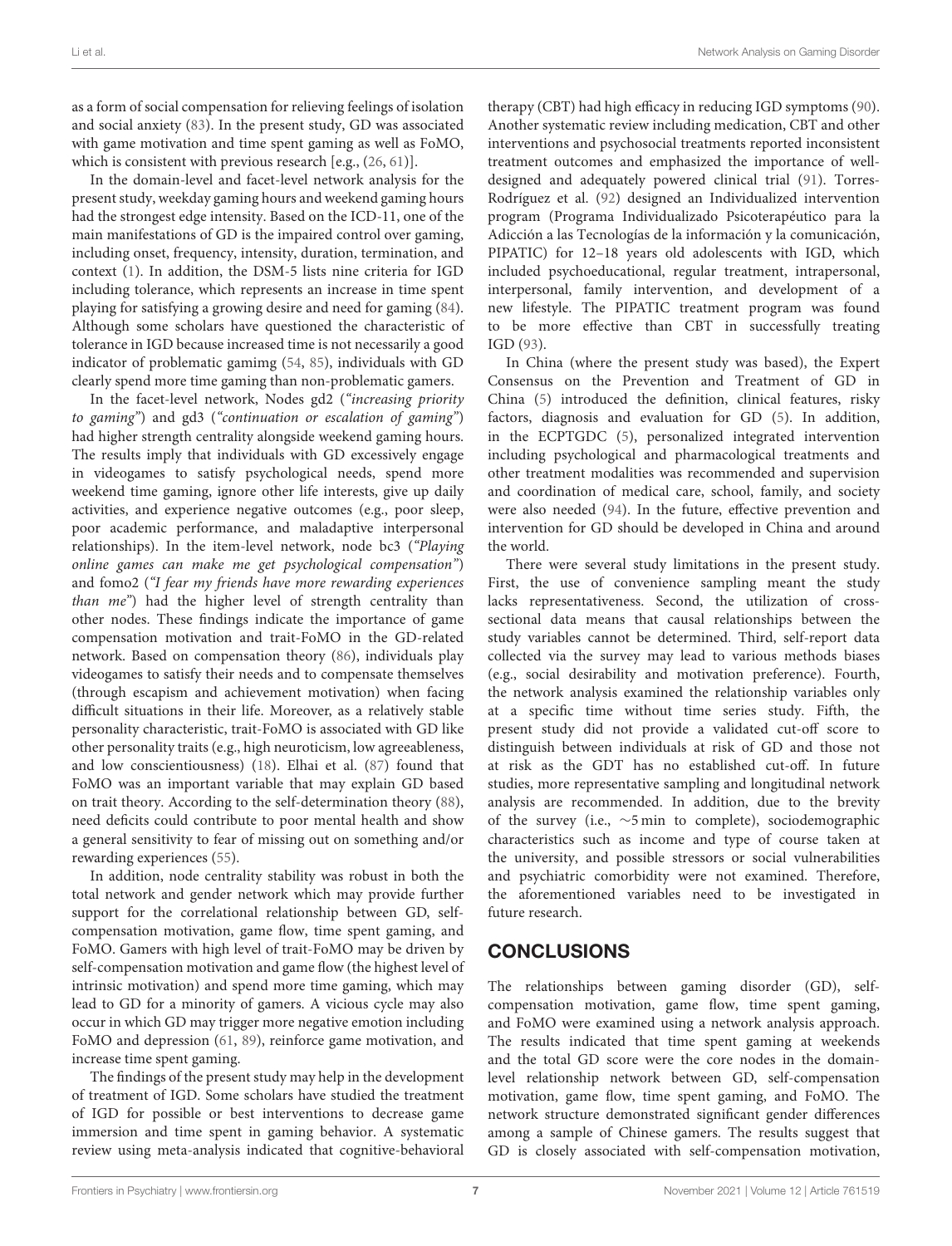game flow, time spent gaming, and FoMO. FoMO and gaming motivation (i.e., self-compensation and game flow) may increase time spent gaming and facilitate GD. Therefore, interventions that decrease game immersion and time spent gaming are likely to decrease GD.

## DATA AVAILABILITY STATEMENT

The original contributions presented in the study are included in the article/**[Supplementary Material](#page-7-16)**, further inquiries can be directed to the corresponding author/s.

## ETHICS STATEMENT

The studies involving human participants were reviewed and approved by Gannan Medical University Research Ethics Committee. The patients/participants provided their written informed consent to participate in this study.

## AUTHOR CONTRIBUTIONS

LL and ZN: conceived and designed the study, collected the data, and wrote the first draft of the paper. LL and MG: analyzed and interpreted the data. SM: contributed reagents, materials, and analysis tool. MG: edited and contributed to the revised

## **REFERENCES**

- <span id="page-7-0"></span>1. World Health Organization. 6C51 Gaming Disorder. ICD-11 for Mortality and Morbidity Statistics. (2019) Available online at: [https://icd.who.int/](https://icd.who.int/browse11/l-m/en#/http%253a%252f%252fid.who.int%252ficd%252fentity%252f1448597234) [browse11/l-m/en#/http%253a%252f%252fid.who.int%252ficd%252fentity](https://icd.who.int/browse11/l-m/en#/http%253a%252f%252fid.who.int%252ficd%252fentity%252f1448597234) [%252f1448597234](https://icd.who.int/browse11/l-m/en#/http%253a%252f%252fid.who.int%252ficd%252fentity%252f1448597234) (accessed March 16, 2021).
- <span id="page-7-1"></span>2. Liao ZJ, Huang QP, Huang SC, Tan LX, Shao TL, Fang T, et al. Prevalence of internet gaming disorder and its association with personality traits and gaming characteristics among Chinese adolescent gamers. Front Psychiatry. (2020) 11:598585. doi: [10.3389/fpsyt.2020.598585](https://doi.org/10.3389/fpsyt.2020.598585)
- <span id="page-7-2"></span>3. Long J, Liu T, Liu Y, Hao W, Maurage P, Billieux J. Prevalence and correlates of problematic online gaming: a systematic review of the evidence published in Chinese. Curr Addict Rep. (2018) 5:359–71. doi: [10.1007/s40429-018-0219-6](https://doi.org/10.1007/s40429-018-0219-6)
- <span id="page-7-3"></span>4. Zhao YQ, Yu Q, Feng X. Internet game addiction and its related factors among college students. Chin J Public Health. (2009) 25:1392–3. doi: [10.11847/zgggws2009-25-11-62](https://doi.org/10.11847/zgggws2009-25-11-62)
- <span id="page-7-4"></span>5. Disease Prevention and Control Bureau of China. Expert Consensus on the Prevention and Treatment of Gaming Disorders in China released by the Chinese Society of Psychiatry, Chinese Society of Preventive Medicine, Chinese Physicians Association, Chinese Mental Health Association and China Drug Abuse Prevention and Control Association (in Chinese) 2019. (2019). Available online at: [http://www.nhc.gov.cn/jkj/s5889/201907/](http://www.nhc.gov.cn/jkj/s5889/201907/1844f291acff47efa0c6a565844be6fe.shtml) [1844f291acff47efa0c6a565844be6fe.shtml](http://www.nhc.gov.cn/jkj/s5889/201907/1844f291acff47efa0c6a565844be6fe.shtml) (accessed August 16, 2021).
- <span id="page-7-5"></span>6. Brand M, Wegmann E, Stark R, Müller A, Wölfling K, Robbins TW, et al. The interaction of person-affect-cognition-execution (I-PACE) model for addictive behaviors: update, generalization to addictive behaviors beyond internet-use disorders, and specification of the process character of addictive behaviors. Neurosci Biobehav Rev. (2019) 104:1–10. doi: [10.1016/j.neubiorev.2019.06.032](https://doi.org/10.1016/j.neubiorev.2019.06.032)
- <span id="page-7-6"></span>7. Pettorruso M, Valle S, Cavic E, Martinotti G, di Giannantonio M, Grant JE. Problematic internet use (PIU), personality profiles and emotion dysregulation in a cohort of young adults: trajectories from risky behaviors to addiction. Psychiatry Res. (2020) 289:113036. doi: [10.1016/j.psychres.2020.113036](https://doi.org/10.1016/j.psychres.2020.113036)
- <span id="page-7-7"></span>8. Di Carlo F, Pettorruso M, Alessi MC, Picutti E, Collevecchio R, Migliara G, et al. Characterizing the building blocks of problematic

paper. All authors contributed to the article and approved the submitted version.

## FUNDING

This study was supported by Jiangxi University Humanities and Social Science Research Project XL20104, The Science Education Program Project Thirteenth Five-Year Plan of Jiangxi Province 2020GX184, Doctor start-up fund of Gannan Medical University QD201819, Key project of Gannan Medical University ZD201838, The International Innovation Team of Jilin University 2019GJTD06, and Humanities and Social Sciences Youth Fund of the Ministry of Education of China 21YJC630028.

## ACKNOWLEDGMENTS

We would like to express our gratitude to Shuli Xu for their assistance in this study.

## SUPPLEMENTARY MATERIAL

<span id="page-7-16"></span>The Supplementary Material for this article can be found [online at: https://www.frontiersin.org/articles/10.3389/fpsyt.](https://www.frontiersin.org/articles/10.3389/fpsyt.2021.761519/full#supplementary-material) 2021.761519/full#supplementary-material

use of the internet (PUI): the role of obsessional impulses and impulsivity traits among Italian young adults. Compr Psychiatry. (2021) 106:152225. doi: [10.1016/j.comppsych.2021.152225](https://doi.org/10.1016/j.comppsych.2021.152225)

- <span id="page-7-8"></span>9. Cheng C, Cheung MWL, Wang, H.-Y. Multinational comparison of internet gaming disorder and psychosocial problems versus well-being: meta-analysis of 20 countries. Comput Human Behav. (2018) 88:153– 67. doi: [10.1016/j.chb.2018.06.033](https://doi.org/10.1016/j.chb.2018.06.033)
- <span id="page-7-9"></span>10. Mills DJ, Allen JJ. Self-determination theory, internet gaming disorder, and the mediating role of self-control. Comput Human Behav. (2020) 105:106209. doi: [10.1016/j.chb.2019.106209](https://doi.org/10.1016/j.chb.2019.106209)
- <span id="page-7-10"></span>11. Tang WY, Reer F, Quandt T. The interplay of gaming disorder, gaming motivations, and the dark triad. J Behav Addict. (2020) 9:491–6. doi: [10.1556/2006.2020.00013](https://doi.org/10.1556/2006.2020.00013)
- <span id="page-7-11"></span>12. Kircaburun K, Jonason PK, Griffiths MD. The dark tetrad traits and problematic online gaming: the mediating role of online gaming motives and moderating role of game types. Pers Individ Dif. (2018) 135:298– 303. doi: [10.1016/j.paid.2018.07.038](https://doi.org/10.1016/j.paid.2018.07.038)
- <span id="page-7-12"></span>13. Scerri M, Anderson A, Stavropoulos V, Hu E. Need fulfilment and internet gaming disorder: a preliminary integrative model. Addict Behav Rep. (2019) 9:100144. doi: [10.1016/j.abrep.2018.100144](https://doi.org/10.1016/j.abrep.2018.100144)
- <span id="page-7-13"></span>14. Fumero A, Marrero RJ, Bethencourt JM, Peñate W. Risk factors of internet gaming disorder symptoms in Spanish adolescents. Comput Human Behav. (2020) 111:106416. doi: [10.1016/j.chb.2020.106416](https://doi.org/10.1016/j.chb.2020.106416)
- <span id="page-7-14"></span>15. Müller KW, Beutel M, Egloff B, Wölfling K. Investigating risk factors for internet gaming disorder: a comparison of patients with addictive gaming, pathological gamblers and healthy controls regarding the big five personality traits. Eur Addict Res. (2014) 20:129–36. doi: [10.1159/000355832](https://doi.org/10.1159/000355832)
- 16. Nuyens F, Deleuze J, Maurage P, Griffiths M, Kuss D, Billieux J. Impulsivity in multiplayer online battle arena gamers: preliminary results on experimental and self-report measures. J Behav Addict. (2016) 5:351– 6. doi: [10.1556/2006.5.2016.028](https://doi.org/10.1556/2006.5.2016.028)
- 17. Salvarli SI, Griffiths MD. Internet gaming disorder and its associated personality traits: a systematic review using PRISMA guidelines. Int J Ment Health Addict. (2019). doi: [10.1007/s11469-019-00081-6](https://doi.org/10.1007/s11469-019-00081-6)
- <span id="page-7-15"></span>18. Gervasi AM, La Marca L, Costanzo A, Pace U, Guglielmucci F, Schimmenti A. Personality and internet gaming disorder: a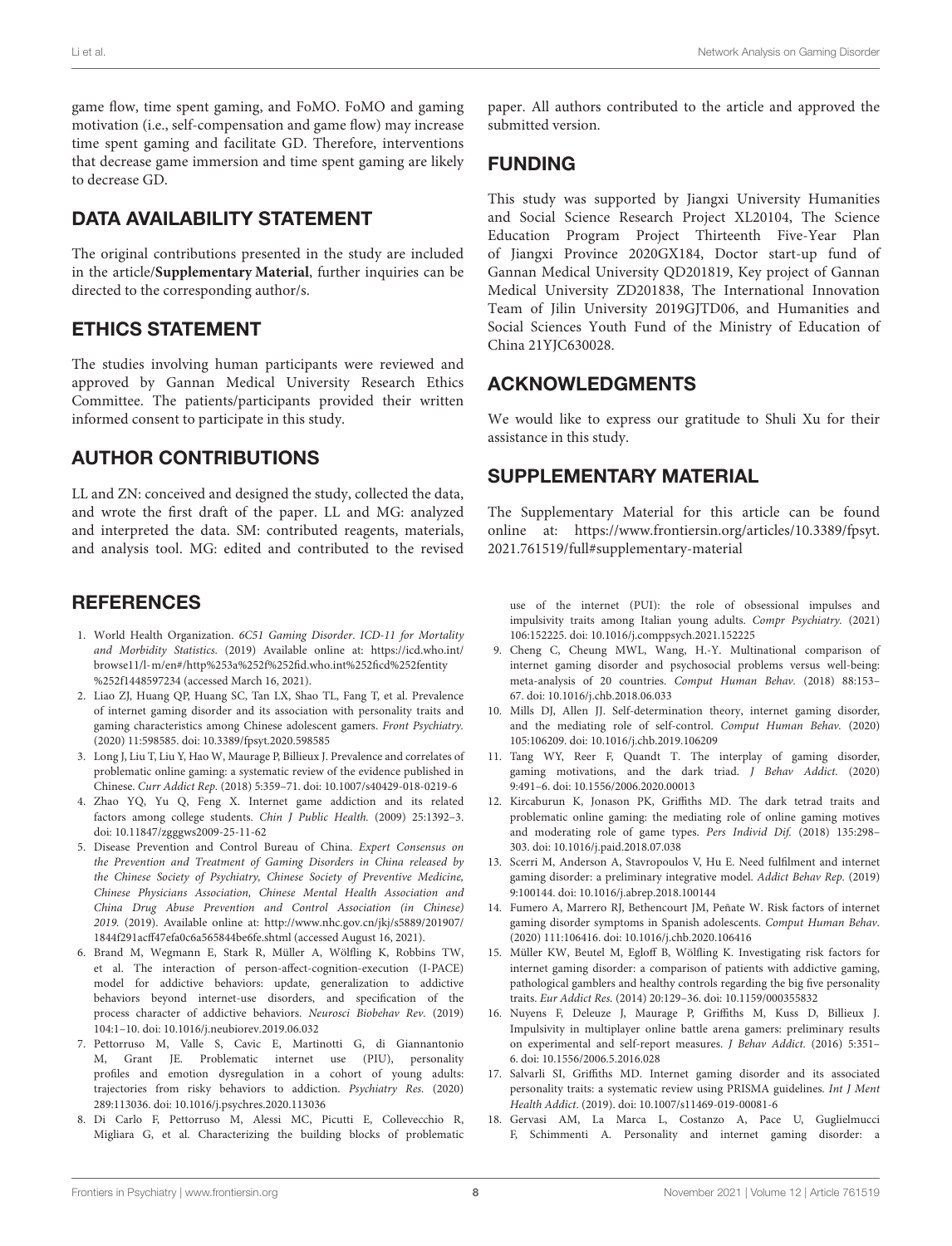systematic review of recent literature. Curr Addict Rep. (2017) 4:293–307. doi: [10.1007/s40429-017-0159-6](https://doi.org/10.1007/s40429-017-0159-6)

- <span id="page-8-0"></span>19. Mehroof M, Griffiths MD. Online gaming addiction: the role of sensation seeking, self-control, neuroticism, aggression, state anxiety, trait anxiety. Cyberpsychol Behav Soc Netw. (2010) 13:313–6. doi: [10.1089/cyber.2009.0229](https://doi.org/10.1089/cyber.2009.0229)
- <span id="page-8-1"></span>20. Jin XT, Zhao TY, Cui HJ, Xu W, Li GZ. The influence of the perceived status change on status consumption. Acta Psychologica Sinica. 49:273– 284. doi: [10.3724/SP.J.1041.2017.00273](https://doi.org/10.3724/SP.J.1041.2017.00273)
- <span id="page-8-2"></span>21. Gao WB, Chen ZY. A study on psychopathology and psychotherapy of internet addiction. Adv Psychol Sci. (2006) 14:596–603. doi: [10.3969/j.issn.1671-3710.2006.04.018](https://doi.org/10.3969/j.issn.1671-3710.2006.04.018)
- <span id="page-8-3"></span>Kardefelt-Winther D. A conceptual and methodological critique of internet addiction research: towards a model of compensatory internet use. Comput Human Behav. (2014) 31:351–4. doi: [10.1016/j.chb.2013.10.059](https://doi.org/10.1016/j.chb.2013.10.059)
- <span id="page-8-4"></span>23. Billieux J, Van der Linden M, Achab S, Khazaal Y, Paraskevopoulos L, Zullino D, et al. Why do you play world of warcraft? An indepth exploration of self-reported motivations to play online and in-game behaviours in the virtual world of Azeroth. Comput Hum Behav. (2013) 29:103–9. doi: [10.1016/j.chb.2012.07.021](https://doi.org/10.1016/j.chb.2012.07.021)
- 24. Billieux J, Thorens G, Khazaal Y, Zullino D, Achab S, Van der Linden M. Problematic involvement in online games: a cluster analytic approach. Comput Human Behav. (2015) 43:242–50. doi: [10.1016/j.chb.2014.10.055](https://doi.org/10.1016/j.chb.2014.10.055)
- 25. Hagström D, Kaldo V. Escapism among players of MMORPGs Conceptual clarification, its relation to mental health factors, and development of a new measure. Cyberpsychol Behav Soc Netw. (2014) 17:19–25. doi: [10.1089/cyber.2012.0222](https://doi.org/10.1089/cyber.2012.0222)
- <span id="page-8-5"></span>26. King DL, Delfabbro PH, Perales JC, Deleuze J, Király O, Krossbakken E, et al. Maladaptive player-game relationships in problematic gaming and gaming disorder: a systematic review. Clin Psychol Rev. (2019) 73:101777. doi: [10.1016/j.cpr.2019.101777](https://doi.org/10.1016/j.cpr.2019.101777)
- <span id="page-8-6"></span>27. Bányai F, Griffiths MD, Demetrovics Z, Király O. The mediating effect of motivations between psychiatric distress and gaming disorder among esport gamers and recreational gamers. Compr Psychiatry. (2019) 94:152117. doi: [10.1016/j.comppsych.2019.152117](https://doi.org/10.1016/j.comppsych.2019.152117)
- <span id="page-8-7"></span>28. Chu XY, Huang WF, Li Y, Lei L. Relationship between perceived stress and problematizing excessive online gaming of undergraduate: a moderated mediating model. Chin J Clin Psychol. (2020) 28:379–382
- <span id="page-8-8"></span>29. Csikszentmihalyi M. Flow: The Psychology of Optimal Experience. New York, NY: Harper & Row (1990).
- <span id="page-8-9"></span>30. Csikszentmihalyi M. Finding Flow: The Psychology of Engagement With Everyday Life. New York, NY: Harper Collins (1998).
- <span id="page-8-10"></span>31. Sweetser P, Wyeth P. GameFlow: a model for evaluating player enjoyment in games. Comput Entertai. (2005) 3:1–24. doi: [10.1145/1077246.1077253](https://doi.org/10.1145/1077246.1077253)
- <span id="page-8-11"></span>32. Ko CH. Internet gaming disorder. Curr Addict Rep. (2014) 1:177– 85. doi: [10.1007/s40429-014-0030-y](https://doi.org/10.1007/s40429-014-0030-y)
- <span id="page-8-12"></span>33. Choi D, Kim J. Why people continue to play online games: In search of critical design factors to increase customer loyalty to online contents. CyberPsychol Behav. (2004) 7:11–24. doi: [10.1089/109493104322820066](https://doi.org/10.1089/109493104322820066)
- <span id="page-8-13"></span>34. Chiang YT, Lin SS, Cheng CY, Liu EZF. Exploring online game players' flow experiences and positive affect. Turk Online J Educ Technol. (2011) 10:106–14.
- <span id="page-8-14"></span>35. Pace S. A grounded theory of the flow experiences of web users. Int J Hum Comput Stud. (2004) 60:327–63. doi: [10.1016/j.ijhcs.2003.08.005](https://doi.org/10.1016/j.ijhcs.2003.08.005)
- <span id="page-8-15"></span>36. Wan CS, Chiou WB. Psychological motives and online games addiction: atest of flow theory and humanistic needs theory for taiwanese adolescents. CyberPsychol Behav. (2006) 9:317–24. doi: [10.1089/cpb.2006.9.317](https://doi.org/10.1089/cpb.2006.9.317)
- <span id="page-8-20"></span>37. Hu E, Stavropoulos V, Anderson A, Scerri M, Collard J. Internet gaming disorder: feeling the flow of social games. Addict Behav Rep. (2019) 9:100140. doi: [10.1016/j.abrep.2018.10.004](https://doi.org/10.1016/j.abrep.2018.10.004)
- <span id="page-8-16"></span>38. Peeters M, Koning I, van den Eijnden R. Predicting internet gaming disorder symptoms in young adolescents: a one-year follow-up study. Comput Human Behav. (2018) 80:255–61. doi: [10.1016/j.chb.2017.11.008](https://doi.org/10.1016/j.chb.2017.11.008)
- <span id="page-8-17"></span>39. Chou TJ, Ting CC. The role of flow experience in cyber-game addiction. CyberPsychol Behav. (2003) 6:663–75. doi: [10.1089/109493103322725469](https://doi.org/10.1089/109493103322725469)
- <span id="page-8-18"></span>40. Hull DC, Williams GA, Griffiths MD. Video game characteristics, happiness and flow as predictors of addiction among video game players: a pilot study. J Behav Addict. (2013) 2:145–52. doi: [10.1556/JBA.2.2013.005](https://doi.org/10.1556/JBA.2.2013.005)
- <span id="page-8-19"></span>41. Griffiths MD. A 'components' model of addiction within a biopsychosocial framework. J Subst Use. (2005) 10:191–7. doi: [10.1080/14659890500114359](https://doi.org/10.1080/14659890500114359)
- <span id="page-8-21"></span>42. Stavropoulos V, Alexandraki K, Motti-Stefanidi F. Recognizing internet addiction: prevalence and relationship to academic achievement in adolescents enrolled in urban and rural Greek high schools. J Adolesc. (2013) 36:565–76. doi: [10.1016/j.adolescence.2013.03.008](https://doi.org/10.1016/j.adolescence.2013.03.008)
- <span id="page-8-22"></span>43. American Psychiatric Association. Diagnostic and Statistical Manual of Mental Disorders DSM-5. 4th ed. Arlington, VA: American Psychiatric Association (2013). doi: [10.1176/appi.books.9780890425596](https://doi.org/10.1176/appi.books.9780890425596)
- <span id="page-8-23"></span>44. Király O, Griffiths MD, Demetrovics Z. Internet gaming disorder and the DSM-5: conceptualization, debates, and controversies. Curr Addict Rep. (2015) 2:254–62. doi: [10.1007/s40429-015-0066-7](https://doi.org/10.1007/s40429-015-0066-7)
- <span id="page-8-24"></span>45. Kaczmarek LD, Drazkowski D. MMORPG escapism predicts decreased wellbeing: examination of gaming time, game realism beliefs, and online social support for offline problems. Cyberpsychol Behav Soc Netw. (2014) 17:298– 302. doi: [10.1089/cyber.2013.0595](https://doi.org/10.1089/cyber.2013.0595)
- <span id="page-8-25"></span>46. Berle D, Starcevic V, Porter G, Fenech P. Are some video games associated with more life interference and psychopathology than others? Comparing massively multiplayer online role-playing games with other forms of video game. Austra J Psychol. (2015) 67:105–14. doi: [10.1111/ajpy.12066](https://doi.org/10.1111/ajpy.12066)
- <span id="page-8-26"></span>47. Griffiths MD, Nuyens F. An overview of structural characteristics in problematic video game playing. Curr Addict Rep. (2017) 4:272–83. doi: [10.1007/s40429-017-0162-y](https://doi.org/10.1007/s40429-017-0162-y)
- <span id="page-8-27"></span>48. Gentile DA, Choo H, Liau A, Sim T, Li D, Fung D, et al. Pathological video game use among youths: a two-year longitudinal study. Pediatrics. (2011) 127:e319–29. doi: [10.1542/peds.2010-1353](https://doi.org/10.1542/peds.2010-1353)
- <span id="page-8-28"></span>49. Rau PLP, Peng SY, Yang CC. Time distortion for expert and novice online game players. CyberPsychol Behav. (2006) 9:396–403. doi: [10.1089/cpb.2006.9.396](https://doi.org/10.1089/cpb.2006.9.396)
- <span id="page-8-29"></span>50. Hellström C, Nilsson KW, Leppert J, Åslund C. Influences of motives to play and time spent gaming on the negative consequences of adolescent online computer gaming. Comput Human Behav. (2012) 28:1379– 87. doi: [10.1016/j.chb.2012.02.023](https://doi.org/10.1016/j.chb.2012.02.023)
- <span id="page-8-30"></span>51. Lam LT. Internet gaming addiction, problematic use of the internet, and sleep problems: a systematic review. Curr Psychiatry Rep. (2014) 16:444. doi: [10.1007/s11920-014-0444-1](https://doi.org/10.1007/s11920-014-0444-1)
- <span id="page-8-31"></span>52. Hellström C, Nilsson KW, Leppert J, Åslund C. Effects of adolescent online gaming time and motives on depressive, musculoskeletal, psychosomatic symptoms. Ups J Med Sci. (2015) 120:263–75. doi: [10.3109/03009734.2015.1049724](https://doi.org/10.3109/03009734.2015.1049724)
- <span id="page-8-32"></span>53. Kirby A, Jones C, Copello A. The impact of massively multiplayer online role playing games (MMORPGs) on psychological wellbeing and the role of play motivations and problematic use. Int J Ment Health Addict. (2014) 12:36–51. doi: [10.1007/s11469-013-9467-9](https://doi.org/10.1007/s11469-013-9467-9)
- <span id="page-8-33"></span>54. Griffiths MD. The role of context in online gaming excess and addiction: some case study evidence. Int J Ment Health Addict. (2010) 8:119– 25. doi: [10.1007/s11469-009-9229-x](https://doi.org/10.1007/s11469-009-9229-x)
- <span id="page-8-34"></span>55. Przybylski AK, Murayama K, DeHaan CR, Gladwell V. Motivational, emotional, and behavioral correlates of fear of missing out. Comput Human Behav. (2013) 29:1841–8. doi: [10.1016/j.chb.2013.02.014](https://doi.org/10.1016/j.chb.2013.02.014)
- <span id="page-8-35"></span>56. Wegmann E, Oberst U, Stodt B, Brand M. Online-specific fear of missing out and internet-use expectancies contribute to symptoms of internet-communication disorder. Addict Behav Rep. (2017) 5:33–42. doi: [10.1016/j.abrep.2017.04.001](https://doi.org/10.1016/j.abrep.2017.04.001)
- <span id="page-8-36"></span>57. Balta S, Emirtekin E, Kircaburun K, Griffiths MD. Neuroticism, trait fear of missing out, and phubbing: the mediating role of state fear of missing out and problematic instagram use. Int J Ment Health Addict. (2020) 18:628– 39. doi: [10.1007/s11469-018-9959-8](https://doi.org/10.1007/s11469-018-9959-8)
- <span id="page-8-37"></span>58. Blackwell D, Leaman C, Tramposch R, Osborne C, Liss MJP. Extraversion, neuroticism, attachment style and fear of missing out as predictors of social media use and addiction. Pers Individ Dif. (2017) 116:69– 72. doi: [10.1016/j.paid.2017.04.039](https://doi.org/10.1016/j.paid.2017.04.039)
- <span id="page-8-38"></span>59. Evren B, Evren C, Dalbudak E, Topcu M, Kutlu N. Neuroticism and introversion mediates the relationship between probable ADHD and symptoms of internet gaming disorder: results of an online survey. Psychiatry Clin Psychopharmacol. [\(2019\) 29:90–6. doi: 10.1080/24750573.2018.](https://doi.org/10.1080/24750573.2018.1490095) 1490095
- <span id="page-8-39"></span>60. Duman H, Ozkara BY. The impact of social identity on online game addiction: the mediating role of the fear of missing out (FoMO) and the moderating role of the need to belong. Curr Psychol. (2019). doi: [10.1007/s12144-019-00392-w](https://doi.org/10.1007/s12144-019-00392-w)